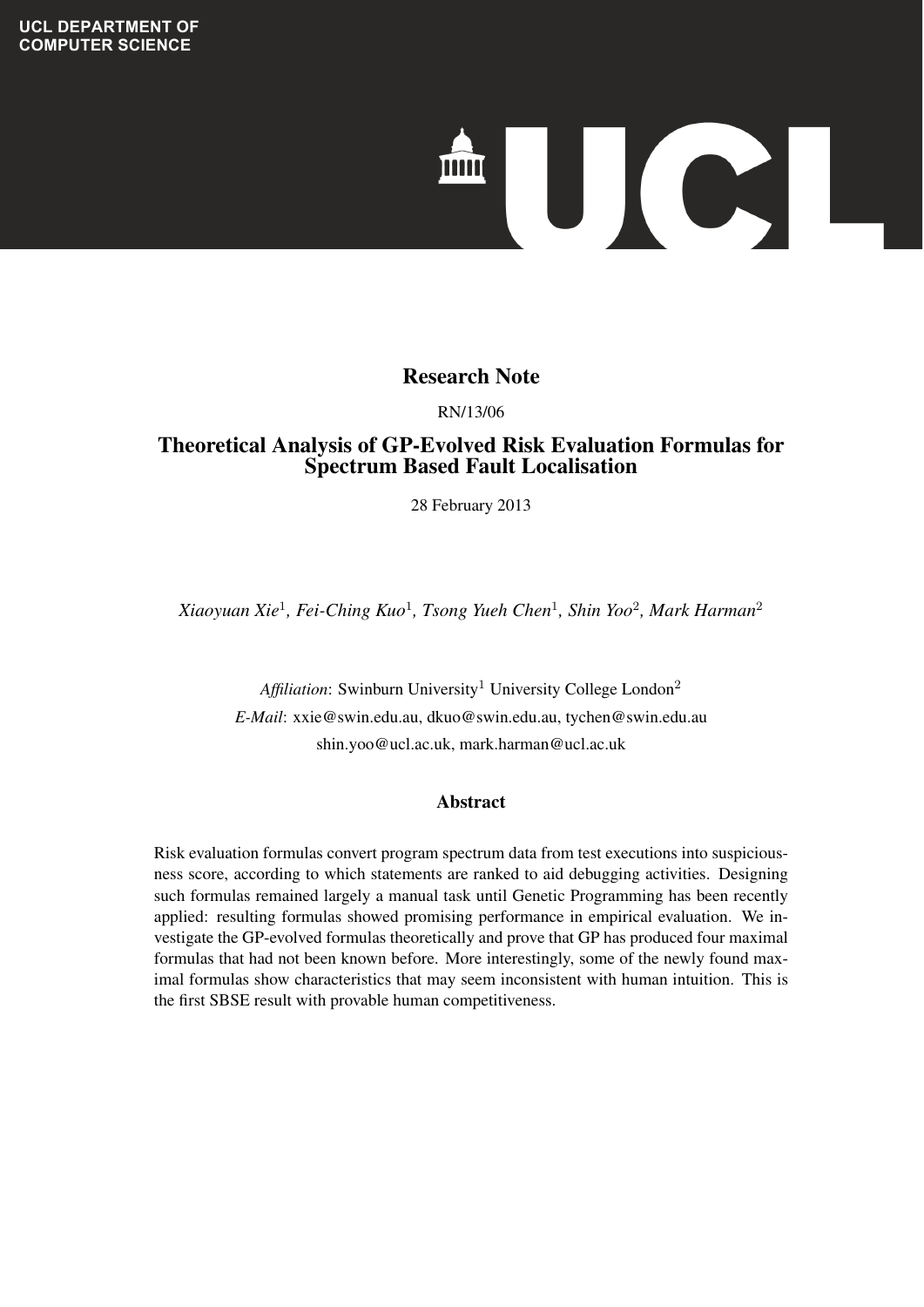# 1 Introduction

As a promising automatic fault localisation technique, Spectrum-Based Fault localisation (SBFL) has been proposed and widely studied for years. SBFL uses risk evaluation formulas to convert program spectrum data collected during the test execution into relative suspiciousness score for each program statement. Statements are then ranked according to this score: the faulty statement should ideally be ranked at the top. Designing an effective risk evaluation formula has been one of the most widely studied aspects of SBFL: known formulas in the literature include Tarantula [Jones et al., 2002], Ochiai [Abreu et al., 2006], Naish1 and Naish2 [Naish et al., 2011], etc.

However, designing risk evaluation formulas has remained a manual task that involves a great deal of human intelligence and efforts. Recently, Genetic Programming (GP) has been successfully applied to automatic design of risk evaluation formulas [Yoo, 2012]. Empirical results showed that among the 30 GP-evolved formulas, six are very effective and can outperform some formulas designed by human.

While most of the studies on SBFL focused on empirical evaluation of formulas, Xie et al. developed a framework to support the theoretical analysis of risk evaluation formulas [Xie et al., 2012]. Xie et al. analysed 30 manually designed risk evaluation formulas and identified a hierarchy between formulas. The results of the theoretical analysis showed that there exist two maximal groups of formulas, namely ER1 and ER5, for single-fault scenarios.

In this paper, we apply the same theoretical framework to the 30 GP-evolved formulas reported by Yoo [Yoo, 2012]. The results show that, among these 30 GP-evolved formulas, four formulas, namely GP02, GP03, GP13, GP19, have been identified to be maximal: GP13 is proven to be equivalent to ER1, while the remaining three formulas form three distinct and newly discovered maximal groups on their own respectively. Interestingly, some GP-evolved maximal formulas display characteristics that can be considered as inconsistent with human intuition. This finding is the first report of SBSE results that are provably human competitive.

# 2 Backgrounds

# *2.1 Spectrum-Based Fault Localisation (SBFL)*

SBFL uses testing results and program spectrum to do fault localisation. The testing result is whether a test case is *failed* or *passed*. While the program spectrum records the run-time profiles about various program entities for a specific test suite. The program entities could be statements, branches, paths, etc.; and the run-time information could be the binary coverage status, the execution frequency, etc. The most widely used program spectrum involves statement and its binary coverage status in a test execution [Jones et al., 2002; Abreu et al., 2006].

Consider a program  $PG=\langle s_1, s_2, ..., s_n\rangle$  with n statements and a test suite of m test cases  $TS =$  $\{t_1, t_2, ..., t_m\}$ . Figure 1 shows the information required by SBFL. *RE* records all the testing results, in which p and f indicate passed and failed, respectively. Matrix *MS* represents the program spectrum, where the  $(i<sup>th</sup>, j<sup>th</sup>)$  element represents the coverage information of statement  $s_i$ , by test case  $t_j$ , with 1 indicating  $s_i$  is executed, and 0 otherwise. In fact, the  $j<sup>th</sup>$  column represents the *execution slice* of  $t_j$ .

For each statement  $s_i$ , its relevant testing result can be represented as a vector  $A_i = \langle e_f^i, e_p^i, n_f^i, n_p^i \rangle$ , where  $e_f^i$  and  $e_p^i$  represent the number of test cases in *TS* that execute it and return the testing result of *failure* or *pass*, respectively;  $n_f^i$  and  $n_p^i$  denote the number of test cases that do not execute it, and return the testing result of *failure* or *pass*, respectively. A risk evaluation formula  $R$  is then applied on each statement  $s_i$  to calculate a real value indicating its risk of being faulty. A commonly adopted intuition in designing risk evaluation formulas is that statements associated with more *failed* or less *passed* testing results should have higher risks. Formulas that comply with this intuition include Tarantula [Jones et al., 2002], Jaccard [Chen et al., 2002], Ochiai [Abreu et al., 2006], Naish1 and Naish2 [Naish et al., 2011] etc.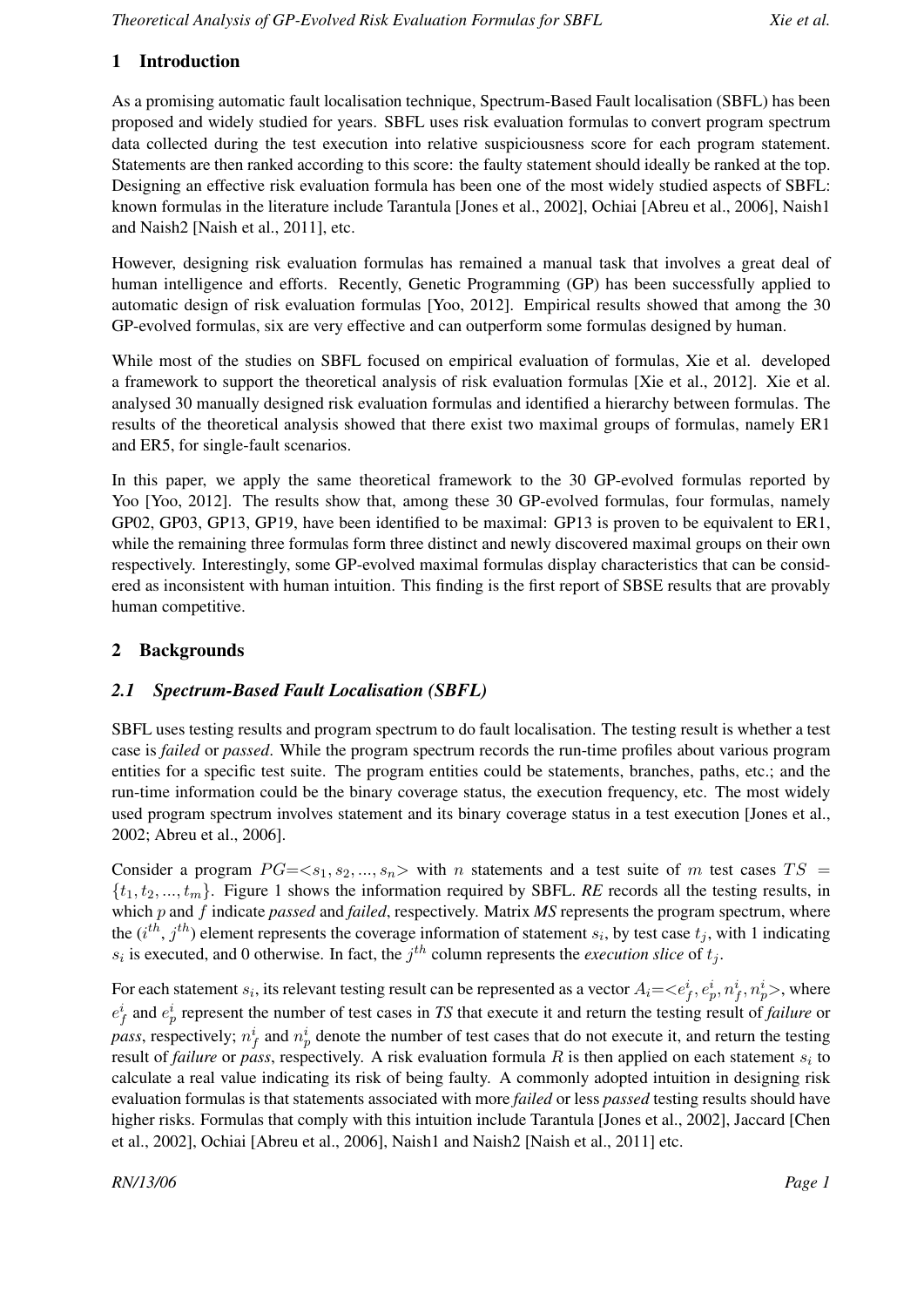

Figure 1: Information for conventional SBFL

### *2.2 Theoretical framework*

With the development of more and more risk evaluation formulas, people began to investigate their performance. Xie et al. [2012] have recently developed a theoretical framework to analysis the performance between different formulas. Since we will apply this theoretical framework in this paper, thus we briefly describe it before presenting the analysis on GP-evolved formulas.

**Definition 2.1.** Given a program with n statements  $PG = \langle s_1, s_2, ..., s_n \rangle$ , a test suite of m test cases  $TS = \{t_1, t_2, ..., t_m\}$ , and a risk evaluation formula R, which assigns a risk value to each program statement. For each statement  $s_i$ , a vector  $A_i = \langle e_f^i, e_p^i, n_f^i, n_p^i \rangle$  can be constructed from TS, and  $R(s_i)$  is a function of  $A_i$ . For any faulty statement  $s_f$ , following three subsets are defined.

$$
S_B^R = \{ s_i \in S | R(s_i) > R(s_f), 1 \le i \le n \}
$$
  
\n
$$
S_F^R = \{ s_i \in S | R(s_i) = R(s_f), 1 \le i \le n \}
$$
  
\n
$$
S_A^R = \{ s_i \in S | R(s_i) < R(s_f), 1 \le i \le n \}
$$

That is,  $S_B^R$ ,  $S_F^R$  and  $S_A^R$  consist of statements of which the risk values are higher than, equal to and lower than the risk value of  $s_f$ , respectively.

In practice, a tie-breaking scheme may be required to determine the order of the statements with same risk values. The theoretical analysis only investigates consistent tie-breaking schemes, which are defined as follows.

**Definition 2.2.** Given any two sets of statements  $S_1$  and  $S_2$ , which contain elements having the same risk values. A tie-breaking scheme returns the ordered statement lists  $O_1$  and  $O_2$  for  $S_1$  and  $S_2$ , respectively. The tie-breaking scheme is said to be consistent, if all elements common to  $S_1$  and  $S_2$  have the same relative order in  $O_1$  and  $O_2$ .

The effectiveness measurement is referred to as Expense metric, which is the percentage of code that needs to be examined before the faulty statement is identified [Yoo, 2012]. Obviously, a lower Expense of formula R indicates a better performance.

Let  $E_1$  and  $E_2$  denote the Expenses with respect to the same faulty statement for risk evaluation formulas  $R_1$  and  $R_2$ , respectively. We define two types of relations between  $R_1$  and  $R_2$  as follows.

**Definition 2.3** (Better).  $R_1$  is said to be *better* than  $R_2$  (denoted as  $R_1 \rightarrow R_2$ ) if for any program, faulty statement  $s_f$ , test suite and consistent tie-breaking scheme, we have  $E_1 \le E_2$ .

**Definition 2.4** (Equivalent).  $R_1$  and  $R_2$  are said to be *equivalent* (denoted as  $R_1 \leftrightarrow R_2$ ), if for any program, faulty statement  $s_f$ , test suite and consistent tie-breaking scheme, we have  $E_1 = E_2$ .

It is obvious from the definition that  $R_1 \rightarrow R_2$  means  $R_1$  is more effective than  $R_2$ . As a reminder, if  $R_1 \rightarrow R_2$  holds but  $R_2 \rightarrow R_1$  does not hold,  $R_1 \rightarrow R_2$  is said to be a strictly "*better*" relation. In the theoretical framework, there are several assumptions, which are listed as follows.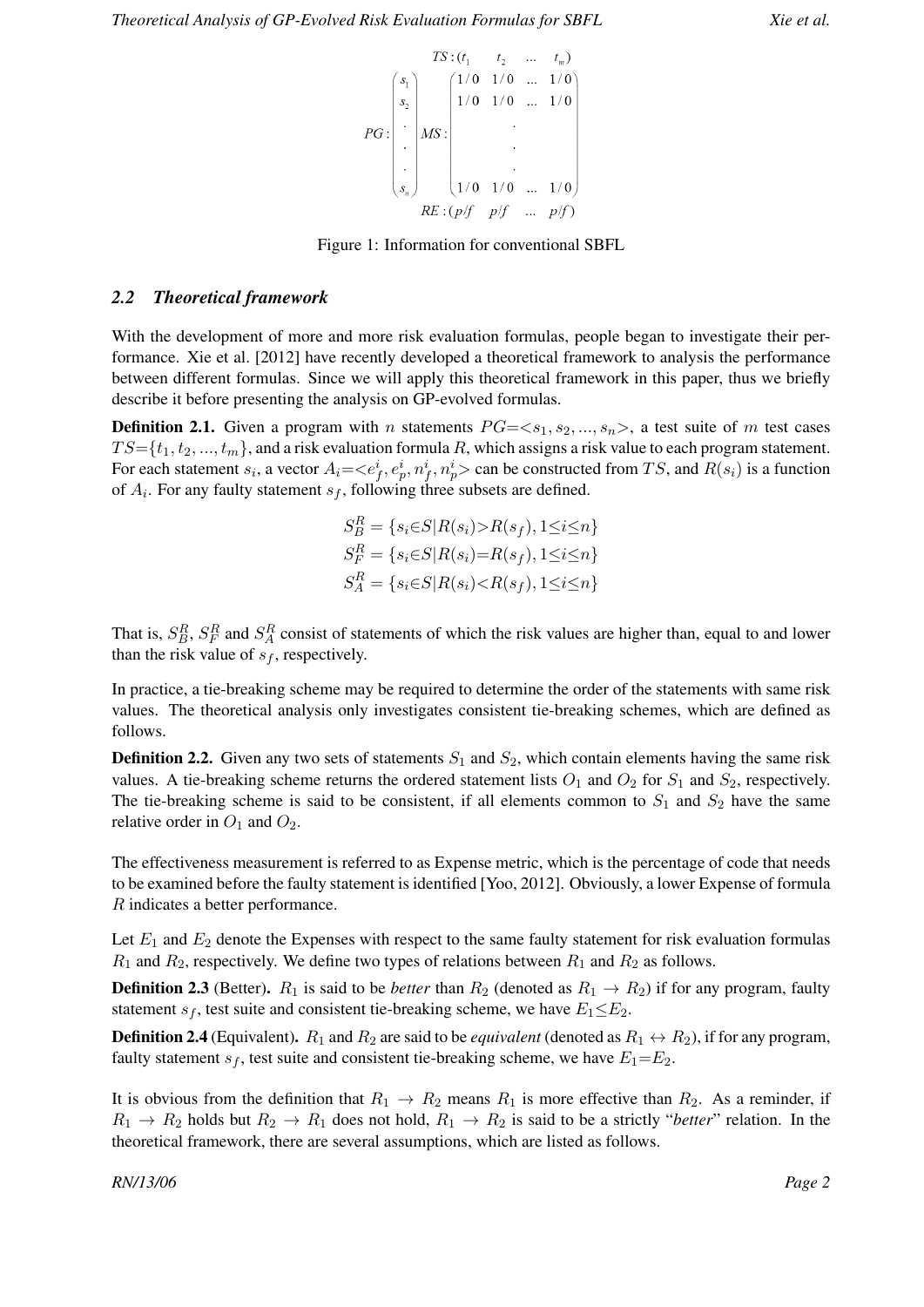- 1. A testing oracle exists, that is, for any test case, the testing result of either *fail* or *pass*, can be decided.
- 2. We have the assumption of perfect bug detection that the fault can always be identified once the faulty statement is examined.
- 3. We exclude the omission faults, because SBFL is designed to assign risk values to the existent statements.
- 4. The test suite is assumed to have 100% statement coverage, that is, for any  $s_i$ , we have  $e_f^i + e_p^i > 0$ . Also assumed is that the test suite contains at least one passed test case and one failed test case, that is, for any  $s_i$ , we have  $e_p^i + n_p^i > 0$  and  $e_f^i + n_f^i > 0$ .

For readers who are interested in the justifications, validity and impacts of the above assumptions, please refer to [Xie et al., 2012].

Given a test suite TS, let T denote its size, F denote the number of *failed* test cases and P denote the number of *passed* test cases. Immediately after the definitions and the above assumptions, we have  $1 \le F \le T$ ,  $1 \leq P \leq T$ , and  $P + F = T$ , as well as the following lemmas.

**Lemma 2.5.** For any  $A_i = \langle e_f^i, e_p^i, n_f^i, n_p^i \rangle$ , we have  $e_f^i + e_p^i \rangle 0$ ,  $e_f^i + n_f^i = F$ ,  $e_p^i + n_p^i = P$ ,  $e_f^i \leq F$  and  $e_p^i \leq P$ .

**Lemma 2.6.** For any faulty statement  $s_f$  with  $A_f = \langle e_f^f, e_p^f, n_f^f \rangle$  $f_f^, n_p^f$ , if  $s_f$  is the only faulty statement in the program, we have  $e_f^f = F$  and  $n_f^f = 0$ .

A necessary condition for the equivalence between two risk evaluation formulas is as follows.

**Theorem 2.7.** Let  $R_1$  and  $R_2$  be two risk evaluation formulas. If we have  $S_B^{R_1} = S_B^{R_2}$ ,  $S_F^{R_1} = S_F^{R_2}$  and  $S_A^{R_1} = S_A^{R_2}$  for any program, faulty statement  $s_f$  and test suite, then  $R_1 \leftrightarrow R_2$ .

Xie et al. [2012] have applied the above theoretical framework on 30 manually designed formulas, identifying two groups of most effective formulas for single-fault scenario, namely the maximal groups of formulas. And our definition of "maximal formula" is as follows.

**Definition 2.8.** A risk evaluation formula  $R_1$  is said to be a maximal formula of a set of formulas, if for any element  $R_2$  of this set of formulas,  $R_2 \to R_1$  implies  $R_2 \leftrightarrow R_1$ .

### 3 Theoretical analysis of GP-evolved risk evaluation formulas

### *3.1 Risk evaluation formulas generated by GP*

Yoo [2012] has generated 30 GP-evolved formulas. As mentioned in Section 1, there are 10 out of the 30 formulas which need unreasonable additional assumptions and hence are excluded in this study. Therefore, our investigation will focus on the remaining 20 formulas (namely, GP01, GP02, GP03, GP06, GP08, GP11, GP12, GP13, GP14, GP15, GP16, GP18, GP19, GP20, GP21, GP22, GP24, GP26, GP28 and GP30). As a reminder, the following analysis is under single-fault scenario.

In [Xie et al., 2012], we have proved the maximality of formula groups ER1 (consists of Naish1 and Naish2) and ER5 (consists of Wong1, Russel & Rao and Binary) under single-fault scenario. By using the theoretical framework above, we are able to prove that among the 20 GP-evolved formulas, GP02, GP03, GP13 and GP19 are maximal formulas under single-fault scenario. More specifically, GP02, GP03 and GP19 are distinct maximal formulas to ER1 and ER5; while GP13 is equivalent to ER1. In the following discussion, the group which consists of Naish1, Naish2 and GP13 will be referred to as New ER1. We have also proved that New ER1 is strictly better than all the other remaining 16 GP-evolved formulas under investigation. However, since the focus of this paper is to identify the maximal (that is, maximally effective) GP-evolved formulas, we will only provide the detailed proofs for the maximality of GP02, GP03, GP13 and GP19. Definitions of the involved formulas are listed in Table 1.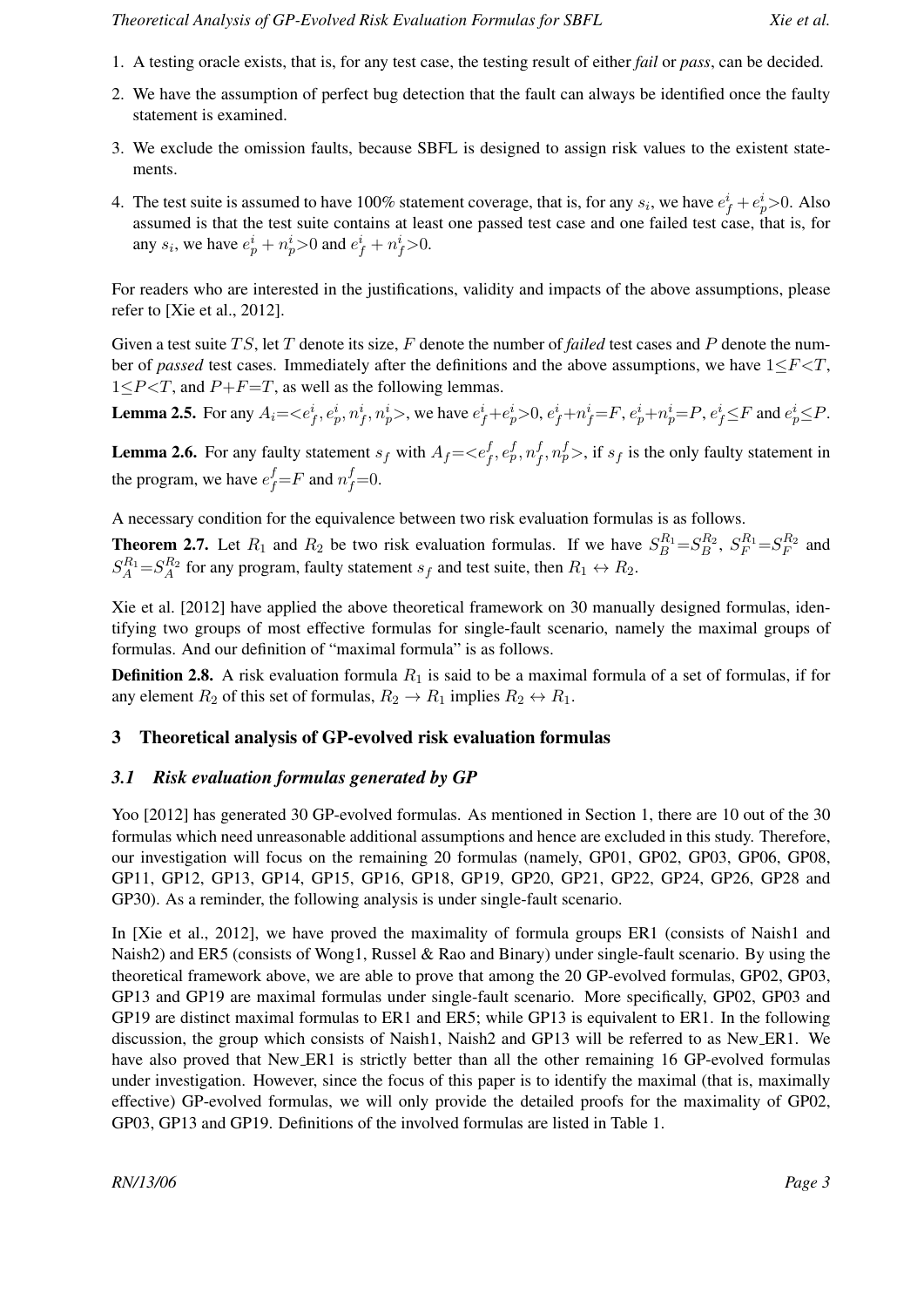| Name             |                    | Formula expression                                        |  |
|------------------|--------------------|-----------------------------------------------------------|--|
| New_ER1          | Naish1             | $-1$ if $e_f < F$<br>$\left( P-e_{p}\right)$ if $e_{f}=F$ |  |
|                  | Naish <sub>2</sub> | $e_f - \frac{e_p}{e_p + n_p + 1}$                         |  |
|                  | GP13               | $e_f(1+\frac{1}{2e_p+e_f})$                               |  |
|                  | Wong1              | $e_f$                                                     |  |
| ER <sub>5</sub>  | Russel & Rao       | $e_f$<br>$\frac{1}{e_f+n_f+e_p+n_p}$                      |  |
|                  | <b>Binary</b>      | 0 if $e_f < F$<br>1 if $e_f = F$                          |  |
| GP02             |                    | $2(e_f + \sqrt{n_p}) + \sqrt{e_p}$                        |  |
| GP03             |                    | $\sqrt{ e_f^2 - \sqrt{e_p} }$                             |  |
| GP <sub>19</sub> |                    | $e_f\sqrt{ e_p-e_f+n_f-n_p }$                             |  |

Table 1: Investigated formulas

### *3.2 Maximal GP-evolved risk evaluation formulas*

Before presenting our proof, we need the following lemmas for ER1 (consists of Naish1 and Naish2) and GP13.

**Lemma 3.1.** For Naish1 and Naish2 which are shown to be equivalent [Xie et al., 2012], we have  $S_B^{N1} = S_B^{N2} = X^{Op}$ ,  $S_F^{N1} = S_F^{N2} = Y^{Op}$  and  $S_A^{N1} = S_A^{N2} = Z^{Op}$ , where

$$
X^{Op} = \{ s_i | e_f^i = F \text{ and } e_p^f > e_p^i, 1 \le i \le n \}
$$
 (1)

$$
Y^{Op} = \{ s_i | e_j^i = F \text{ and } e_p^f = e_p^i, 1 \le i \le n \}
$$
 (2)

$$
Z^{Op} = S \backslash X^{Op} \backslash Y^{Op} \tag{3}
$$

**Lemma 3.2.** For GP13, we have  $S_B^{GP13} = X^{Op}$ ,  $S_F^{GP13} = Y^{Op}$  and  $S_A^{GP13} = Z^{Op}$ , respectively.

*Proof.* Since  $e_f^f = F$ , it follows immediately from the definition of GP13 that

$$
S_B^{GP13} = \{ s_i | e_f^i (1 + \frac{1}{2e_p^i + e_f^i}) \rangle F(1 + \frac{1}{2e_p^f + F}), 1 \le i \le n \}
$$
 (4)

$$
S_F^{GP13} = \{ s_i | e_f^i (1 + \frac{1}{2e_p^i + e_f^i}) = F(1 + \frac{1}{2e_p^f + F}), 1 \le i \le n \}
$$
\n<sup>(5)</sup>

- 1. To prove that  $S_B^{GP13} = X^{Op}$ .
	- (1) To prove  $X^{Op} \subseteq S_B^{GPI3}$ .

For any  $s_i \in X^{Op}$ , we have  $F(1+\frac{1}{2e_p^i+F}) > F(1+\frac{1}{2e_p^f+F})$  because  $e_p^f > e_p^i$  and  $F > 0$ . Since  $e_f^i = F$ , we have  $e_f^i(1+\frac{1}{2e_p^i+e_f^i})>F(1+\frac{1}{2e_p^f+F})$ , which implies  $s_i \in S_B^{GPI3}$ . Thus, we have proved  $X^{Op} \subseteq S_B^{GPI3}$ .

(2) To prove  $S_B^{GP13} \subseteq X^{Op}$ . For any  $s_i \in S_B^{GP13}$ , we have  $e_f^i(1+\frac{1}{2e_p^i+e_f^i}) > F(1+\frac{1}{2e_p^f+F})$ . Let us consider the following two exhaustive cases.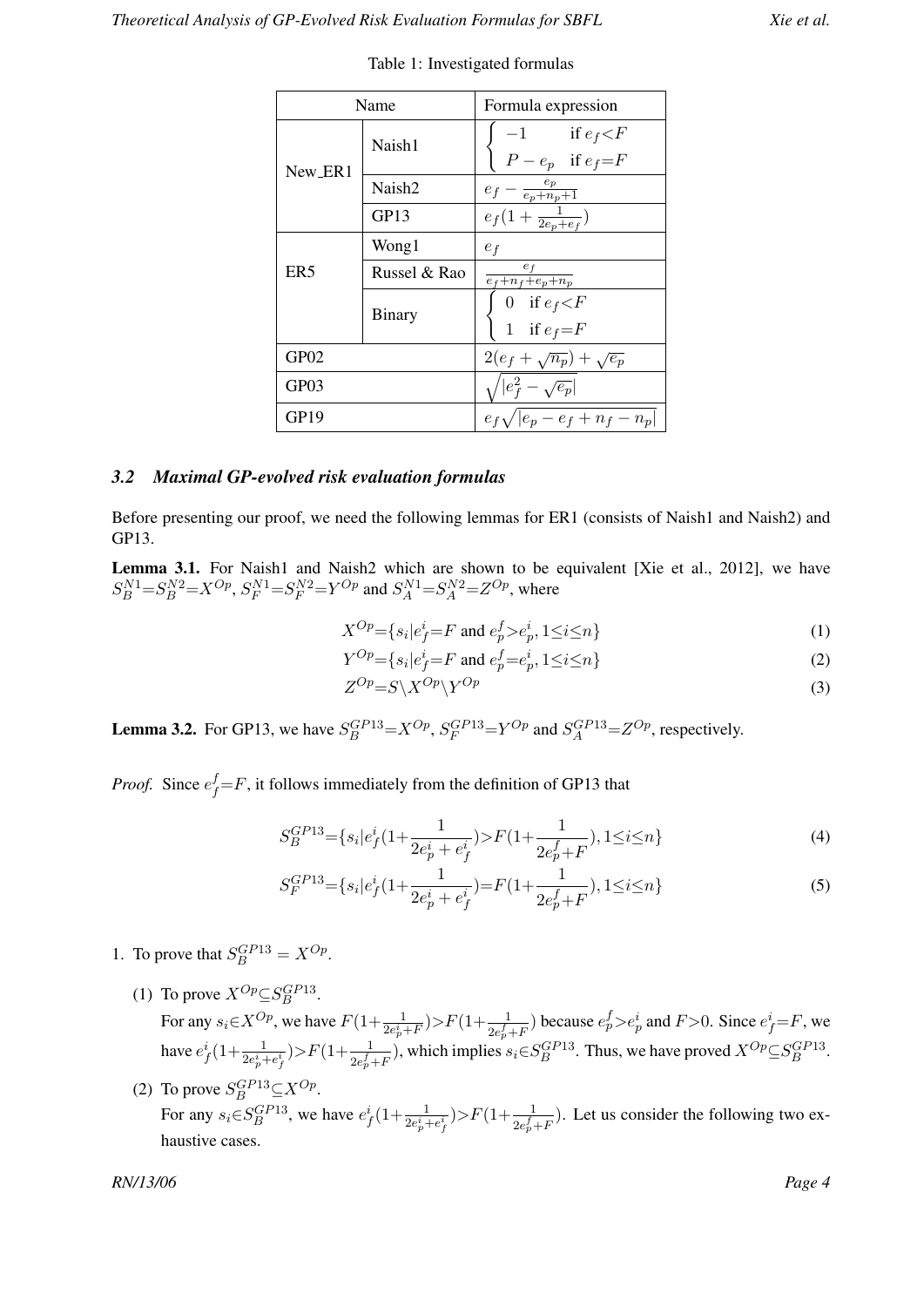• Case (i)  $e_f^i < F$ . First, consider the sub-case that  $e_f^i = 0$ . Then we have  $e_f^i \left(1 + \frac{1}{2e_p^i + e_f^i}\right) = 0$ . It follows from the definition of  $S_B^{GP13}$  that  $0>F(1+\frac{1}{2e_p^f+F})$ , which is however contradictory to  $F > 0$  and  $e_p^f \ge 0$ . Thus, it is impossible to have  $e_f^i = 0$ . Now, consider the sub-case that  $0 < e_f^i < F$ . After re-arranging the terms, the expression  $e_f^i(1+\frac{1}{2e_p^i+e_f^i})-F(1+\frac{1}{2e_p^f+F})$ becomes  $\left(\frac{e_f^i}{2e_p^i+e_f^i}-\frac{F}{2e_p^f}\right)$  $\frac{F}{2e_p^f+F}$ ) –  $(F-e_f^i)$ . Since  $0 < e_f^i < F$ , this expression can be further rewritten as  $\left(-\frac{1}{2}\right)$  $\frac{e_p^i}{1+2\frac{e_p^i}{2}}$  $e^i_f$  $-\frac{1}{1}$  $\frac{e^f_p}{1+2\frac{e^f_p}{F}}$ )–( $F-e_f^i$ ). Since  $\frac{e_p^i}{e_f^i}$ ≥0 and  $\frac{e_p^f}{F}$ ≥0, we have 0< $\frac{1}{1+2}$  $\frac{e^{i}_{p}}{1+2\frac{e^{i}_{p}}{x}}$  $e^i_f$  $≤1$  and  $0< -1$  $\frac{e_p^f}{1+2\frac{e_p^f}{F}}$  $\leq$ 1. As a consequence, we have  $\left(\frac{-1}{2}\right)$  $\frac{e_p^i}{1+2\frac{e_p^i}{i}}$  $\overline{e}^i$ f  $-\frac{1}{1}$  $\frac{e_p^f}{1+2\frac{e_p^f}{F}}$  $\geq$  1. Since both F and  $e_f^i$  are positive and non-negative integers, respectively,  $e_f^i < F$  implies  $(F - e_f^i) \ge 1$ . Thus, we have  $\left( \frac{1}{\sqrt{2}}\right)$  $-\frac{1}{1}$ )–(F–e<sup>i</sup><sub>f</sub>)<0, which however is contradictory to  $e_f^i(1+\frac{1}{2e_p^i+e_f^i})>F(1+\frac{1}{2e_p^f+F}).$ 

 $\overline{e^i}$  $\frac{e_p^f}{1+2\frac{e_p^f}{F}}$ Therefore, it is impossible to have  $0 < e_f^i < F$ . Therefore, we have proved that if  $s_i \in S_B^{GP13}$ , we cannot have  $e_f^i$  < F.

• Case (ii)  $e_f^i = F$ . Assume further  $e_p^i \geq e_p^f$ . Obviously, we have  $F(1 + \frac{1}{2e_p^i + F}) \leq F(1 + \frac{1}{2e_p^f + F})$ , which can be re-written as  $e_f^i(1+\frac{1}{2e_p^i+e_f^i}) \leq F(1+\frac{1}{2e_p^i+F})$ . However, this is contradictory to  $F(1+\frac{1}{2e_p^i+F}) > F(1+\frac{1}{2e_p^f+F})$ . Thus, the only possible case is  $e_p^f > e_p^i$ .

Therefore, we have proved that if  $s_i \in S_B^{GP13}$ , then  $e^i_f = F$  and  $e^f_p > e^i_p$ , which imply  $s_i \in X^{Op}$ . Therefore,  $S_B^{GP13} \subseteq X^{Op}$ .

In conclusion, we have proved  $X^{Op} \subseteq S_B^{GP13}$  and  $S_B^{GP13} \subseteq X^{Op}$ . Therefore,  $S_B^{GP13} = X^{Op}$ .

2. To prove that  $S_F^{GP13} = Y^{Op}$ .

 $\frac{e^{i}_{p}}{1+2\frac{e^{i}_{p}}{i}}$ 

(1) To prove  $Y^{Op} \subseteq S_F^{GPI3}$ .

For any  $s_i \in Y^{Op}$ , we have  $e^i_f(1+\frac{1}{2e^i_p+e^i_f})=F(1+\frac{1}{2e^f_p+F})$  because  $e^i_f=F$  and  $e^f_p=e^i_p$ . After the definition of  $S_F^{GP13}$ ,  $s_i \in S_F^{GP13}$ . Thus, we have proved  $Y^{Op} \subseteq S_F^{GP13}$ .

- (2) To prove  $S_F^{GPI3} \subseteq Y^{Op}$ . For any  $s_i \in S_F^{GP13}$ , we have  $e_f^i(1+\frac{1}{2e_p^i+e_f^i})=F(1+\frac{1}{2e_p^f+F})$ . Let us consider the following two exhaustive cases.
	- Case (i)  $e_f^i < F$ . First, consider the sub-case that  $e_f^i = 0$ . Then we have  $e_f^i \left(1 + \frac{1}{2e_p^i + e_f^i}\right) = 0$ . It follows from the definition of  $S_F^{GP13}$  that  $0=F(1+\frac{1}{2e_p^f+F})$ , which is however contradictory to  $F > 0$  and  $e_p^f \ge 0$ . Thus, it is impossible to have  $e_f^i = 0$ . Now, consider the sub-case that  $0 < e_f^i < F$ . Similar to the above proof of  $S_B^{GP13} \subseteq X^{Op}$ , we can prove that  $\left( \frac{1}{\sqrt{2}}\right)$  $\frac{e_p^i}{1+2\frac{e_p^i}{2}}$  $\overline{e^i}$  $-\frac{1}{1}$  $\frac{e_p^f}{1+2\frac{e_p^f}{F}}$ ) < (F-e<sup>i</sup><sub>f</sub>), which is however contradictory to  $e_f^i(1+\frac{1}{2e_p^i+e_f^i})=F(1+\frac{1}{2e_p^f+F}).$

Therefore, it is impossible to have  $0 < e_f^i < F$ . Therefore, we have proved that if  $s_i \in S_F^{GP13}$ , then we cannot have  $e_f^i < F$ .

• Case (ii)  $e_f^i = F$ . Assume further  $e_p^i \neq e_p^f$ . Obviously, we have  $F(1 + \frac{1}{2e_p^i + F}) \neq F(1 + \frac{1}{2e_p^f + F})$ , which can be re-written as  $e_f^i(1+\frac{1}{2e_p^i+e_f^i})\neq F(1+\frac{1}{2e_p^i+F})$ . However, this is contradictory to  $e_f^i(1+\frac{1}{2e_p^i+e_f^i})=F(1+\frac{1}{2e_p^f+F})$ . Thus, the only possible case is  $e_p^f=e_p^i$ .

We have proved that if  $s_i \in S_F^{GP13}$ , then  $e_f^i = F$  and  $e_p^f = e_p^i$ , which imply  $s_i \in Y^{Op}$ . Therefore,  $S_F^{GP13}\subseteq Y^{Op}.$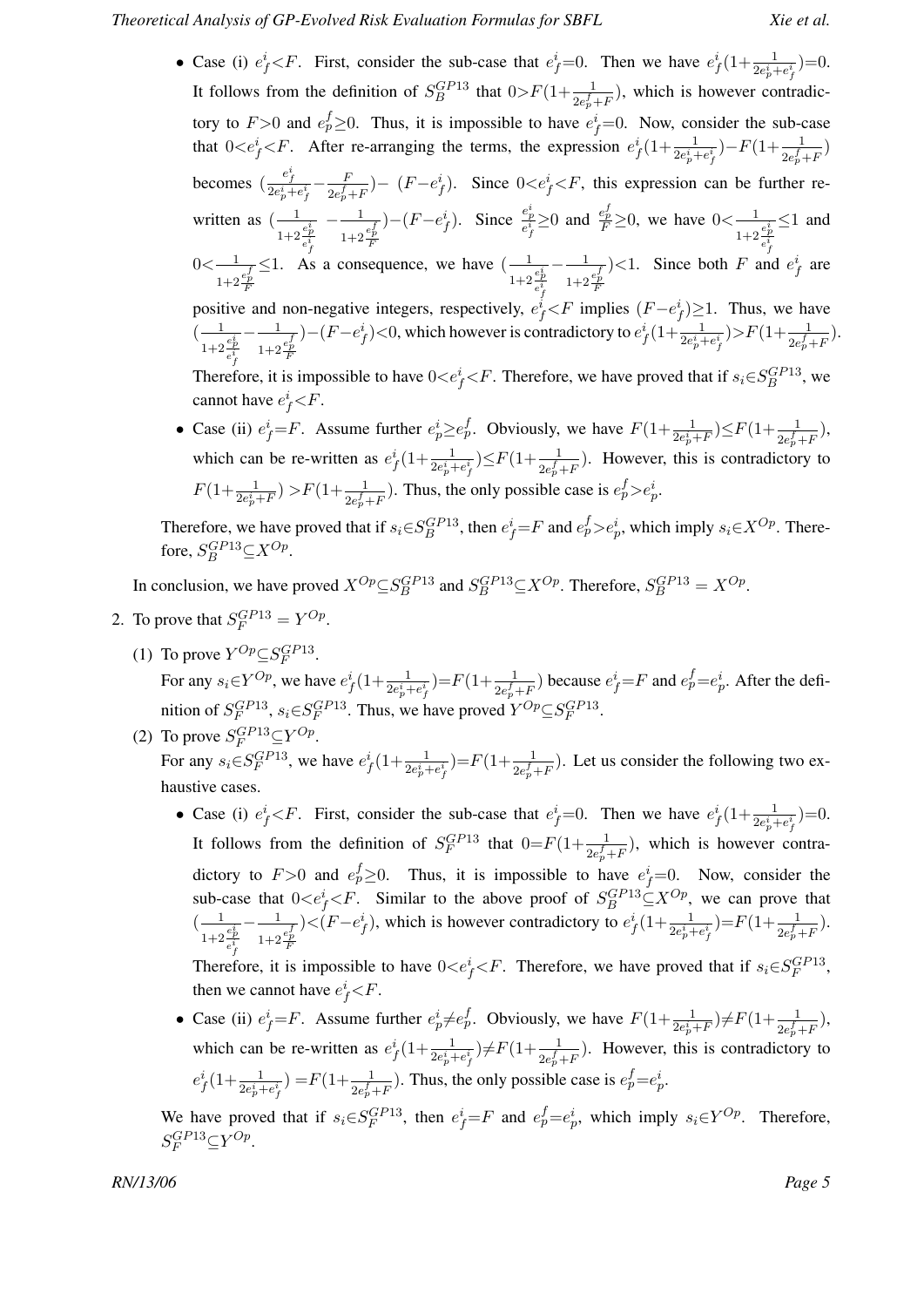In conclusion, we have proved  $Y^{Op} \subseteq S_F^{GP13}$  and  $S_F^{GP13} \subseteq Y^{Op}$ . Therefore, we have  $S_F^{GP13} = Y^{Op}$ .

3. To prove that  $S_A^{GP13} = Z^{Op}$ .

After Definition 2.1, we have  $S_A^{GP13} = S \setminus S_B^{GP13} \setminus S_F^{GP13}$  and  $Z^{Op} = S \setminus X^{Op} \setminus Y^{Op}$ , where S denotes the set of all investigated statements. Since we have proved  $S_B^{GP13} = X^{Op}$  and  $S_F^{GP13} = Y^{Op}$ , it is obvious that  $S_A^{GP13} = Z^{Op}$ .

 $\Box$ 

Now, we are ready to prove that GP13, Naish1 and Naish2 belong to the same group of equivalent formulas (referred to as New ER1).

**Proposition 3.3.** GP13  $\leftrightarrow$  Naish1 and GP13  $\leftrightarrow$  Naish2.

*Proof.* Refer to Lemma 3.1 and Lemma 3.2, we have  $S_B^{N1} = S_B^{N2} = S_B^{GPI3}$ ,  $S_F^{N1} = S_F^{N2} = S_F^{GPI3}$  and  $S_A^{N1} = S_A^{N2} = S_A^{GP13}$ , respectively. After Theorem 2.7, GP13  $\leftrightarrow$  Naish1 and GP13  $\leftrightarrow$  Naish2.  $\Box$ 

Apart from GP13, we have three new maximal GP-evolved formulas for single-fault scenario, namely, GP02, GP03 and GP19. Unlike GP13, these three formulas do not belong to New ER1 or ER5.

Proposition 3.4. GP02, GP03, GP19, New ER1 and ER5 are distinct maximal formulas (or groups of equivalent formulas).

*Proof.* To prove this, we will demonstrate that neither  $R_1 \rightarrow R_2$  nor  $R_2 \rightarrow R_1$  is held, where  $R_1$  and  $R_2$ are any two of these five formulas (or groups of equivalent formulas). Consider the following two program  $PG<sub>1</sub>$  and  $PG<sub>2</sub>$  as shown in Figure 2 and Figure 3, respectively. Suppose two test suites  $TS1<sub>1</sub>$  and  $TS1<sub>2</sub>$ are applied on  $PG_1$  and two test suites  $TS2_1$  and  $TS2_2$  are applied on  $PG_2$ . Vector  $A_i$  with respect to these test suites and programs are listed in Table 2.



Table 3 lists the statement divisions for these five formulas with respect to  $TS1<sub>1</sub>$  and  $TS1<sub>2</sub>$  applied on  $PG<sub>1</sub>$ . and Table 4 lists the statement divisions for these five formulas with respect to  $TS2<sub>1</sub>$  and  $TS2<sub>2</sub>$ applied on  $PG<sub>2</sub>$ .

Suppose we adopt the "ORIGINAL ORDER" as the tie-breaking scheme. Then the corresponding rankings of the faulty statement for these five formulas are as Table 5. From this table, we have demonstrated that

• With  $TS1_2$  New ER1  $\rightarrow$  GP02 does not hold; with  $TS2_1$  GP02  $\rightarrow$  New ER1 does not hold.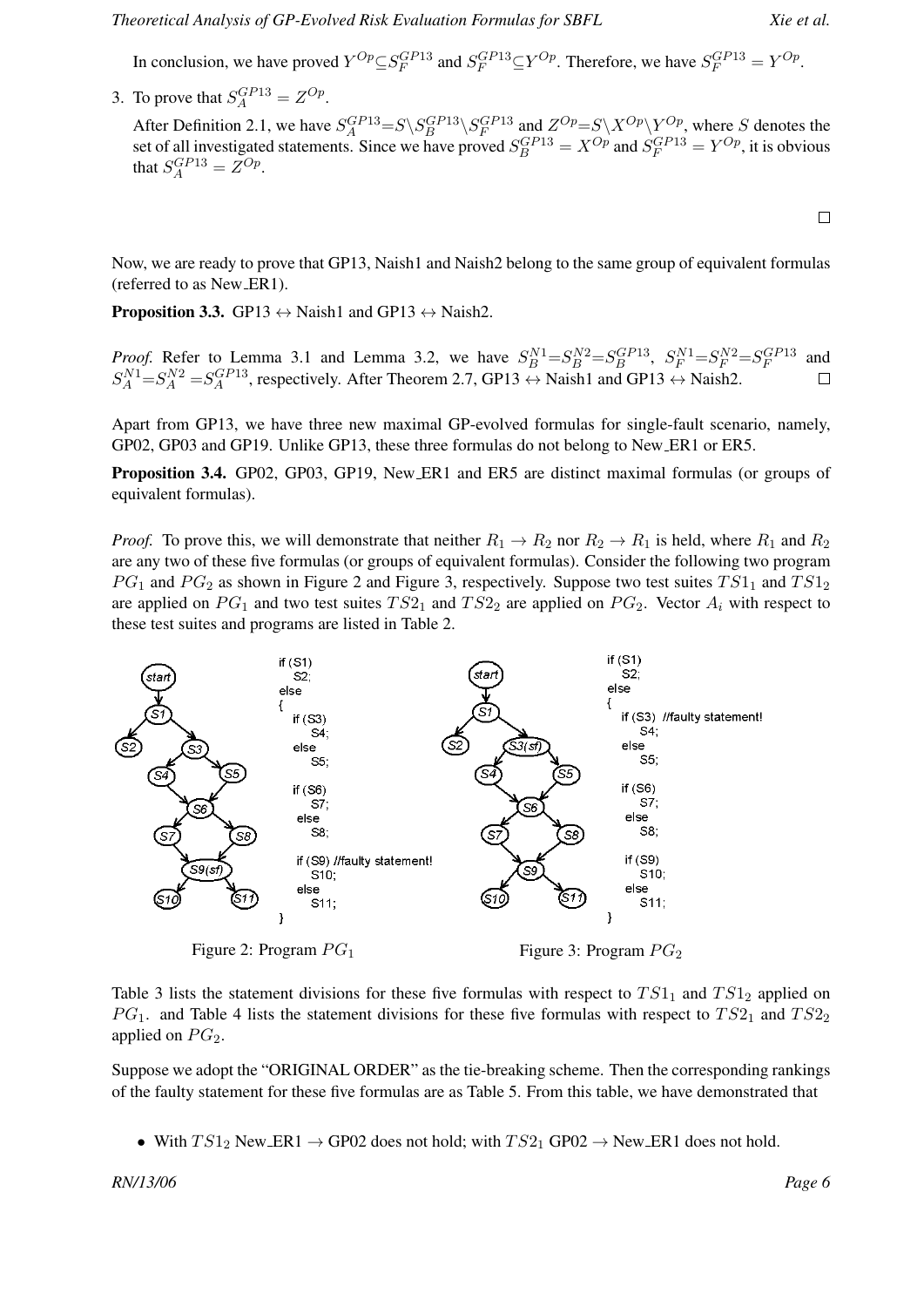| Statement | $A_i = $        |                  |               |                      |
|-----------|-----------------|------------------|---------------|----------------------|
|           | $TS1_1$         | TS1 <sub>2</sub> | $TS2_1$       | TS2 <sub>2</sub>     |
| $s_1$     | <1, 6, 0, 0>    | <1, 8, 0, 0>     | <2, 15, 0, 0> | $<$ 10, 15, 0, 0>    |
| $s_2$     | <0, 1, 1, 5>    | <0, 6, 1, 2>     | <0, 1, 2, 14> | $<$ 0, 1, 10, 14 $>$ |
| $s_3$     | <1, 5, 0, 1>    | <1, 2, 0, 6>     | <2, 14, 0, 1> | $<$ 10, 14, 0, 1>    |
| $s_4$     | <1, 4, 0, 2>    | <1, 1, 0, 7>     | <1, 7, 1, 8>  | $<$ 9, 0, 1, 15 $>$  |
| $s_5$     | <0, 1, 1, 5>    | <0, 1, 1, 7>     | <1, 7, 1, 8>  | <1, 14, 9, 1>        |
| $s_6$     | <1, 5, 0, 1>    | <1, 2, 0, 6>     | <2, 14, 0, 1> | $<$ 10, 14, 0, 1>    |
| $s_7$     | $<$ 1, 4, 0, 2> | <1, 1, 0, 7>     | <1, 8, 1, 7>  | $<$ 5, 6, 5, 9>      |
| $s_8$     | <0, 1, 1, 5>    | <0, 1, 1, 7>     | <1, 6, 1, 9>  | <5, 8, 5, 7>         |
| $s_9$     | <1, 5, 0, 1>    | <1, 2, 0, 6>     | <2, 14, 0, 1> | $<$ 10, 14, 0, 1>    |
| $s_{10}$  | <1, 4, 0, 2>    | <1, 1, 0, 7>     | <1, 9, 1, 6>  | <1, 12, 9, 3>        |
| $s_{11}$  | <0, 1, 1, 5>    | <0, 1, 1, 7>     | <1, 5, 1, 10> | <, 2, 1, 13          |

Table 2:  $A_i$  for  $PG_1$  and  $PG_2$  with different test suites

- With  $TS1_2$  ER5  $\rightarrow$  GP02 does not hold; with  $TS2_1$  GP02  $\rightarrow$  ER5 does not hold
- With  $TS1_1$  New ER1  $\rightarrow$  GP03 does not hold; with  $TS1_2$  GP03  $\rightarrow$  New ER1 does not hold.
- With  $TS1_1$  ER5  $\rightarrow$  GP03 does not hold; with  $TS1_2$  GP03  $\rightarrow$  ER5 does not hold.
- With  $TS1_1$  New ER1  $\rightarrow$  GP19 does not hold; with  $TS1_2$  GP19  $\rightarrow$  New ER1 does not hold.
- With  $TS1_1$  ER5  $\rightarrow$  GP19 does not hold; with  $TS1_2$  GP19  $\rightarrow$  ER5 does not hold.
- With  $TS1_1$  GP02  $\rightarrow$  GP03 does not hold; with  $TS1_2$  GP03  $\rightarrow$  GP02 does not hold.
- With  $TS1_1$  GP02  $\rightarrow$  GP19 does not hold; with  $TS1_2$  GP19  $\rightarrow$  GP02 does not hold.
- With  $TS2_1$  GP03  $\rightarrow$  GP19 does not hold; with  $TS2_2$  GP19  $\rightarrow$  GP03 does not hold.

In summary, we have proved that for any two of these five formulas (or groups of equivalent formulas)  $R_1$ and  $R_2$ , neither  $R_1 \rightarrow R_2$  nor  $R_2 \rightarrow R_1$  is held. Therefore, GP02, GP03, GP19, New ER1 and ER5 are five distinct maximal formulas (or groups of equivalent formulas).  $\Box$ 

### 4 Discussion

Yoo [2012] used a small number of programs and faults to evolve new risk evaluation formulas, more precisely, four subject programs and 20 mutants for evolution. As suggested by Yoo [2012], "the results should be treated with caution" since "there is no guarantee that the studied programs and faults are representative of all possible programs and faults".

In this paper, we use the theoretical framework recently proposed by Xie et al. [2012] to analyze Yoo's GP-evolved risk evaluation formulas for single-fault scenario. Among Yoo's formulas, four have been proved to be maximal, namely, GP02, GP03, GP13 and GP19, where GP13 forms a new maximal group of equivalent formulas with Naish1 and Naish2. This new maximal group is referred to as New ER1); while GP02, GP03 and GP19 are distinct to New ER1 and ER5. Moreover, New ER1 is strictly better than the remaining 16 GP-evolved formulas under investigation.

Results in this paper are exempt from the inherent disadvantages of experimental studies, and hence are definite conclusions for any program and fault under the assumptions that are commonly adopted by the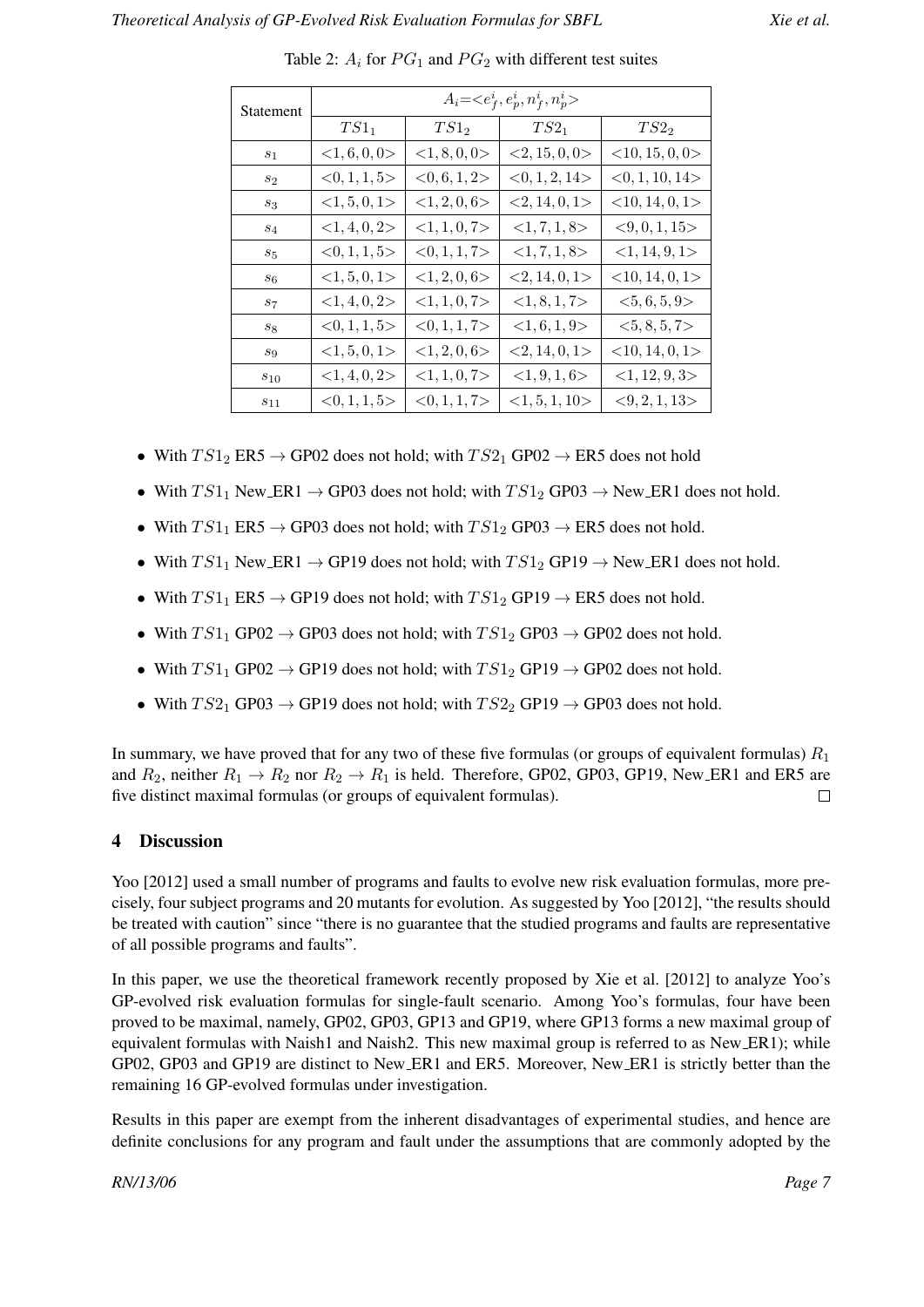| Statement       | $TS1_1$                                                | TS1 <sub>2</sub>                                            |  |
|-----------------|--------------------------------------------------------|-------------------------------------------------------------|--|
|                 | $S_R^R = \{s_4, s_7, s_{10}\}\$                        | $S_R^R = \{s_4, s_7, s_{10}\}\$                             |  |
| New_ER1         | $S_F^R = \{s_3, s_6, s_9\}$                            | $S_F^R = \{s_3, s_6, s_9\}$                                 |  |
|                 | $S_{4}^{R} = \{s_1, s_2, s_5, s_8, s_{11}\}\$          | $S_A^R = \{s_1, s_2, s_5, s_8, s_{11}\}\$                   |  |
| ER <sub>5</sub> | $S_P^R = \emptyset$                                    | $S_P^R = \emptyset$                                         |  |
|                 | $S_F^R = \{s_1, s_3, s_4, s_6, s_7, s_9, s_{10}\}\$    | $S_F^R = \{s_1, s_3, s_4, s_6, s_7, s_9, s_{10}\}\$         |  |
|                 | $S_4^R = \{s_2, s_5, s_8, s_{11}\}\$                   | $S_A^R = \{s_2, s_5, s_8, s_{11}\}\$                        |  |
| GP02            | $S_R^R = \{s_4, s_7, s_{10}\}\$                        | $S_P^R = \emptyset$                                         |  |
|                 | $S_F^R = \{s_3, s_6, s_9\}$                            | $S_F^R = \{s_3, s_6, s_9\}$                                 |  |
|                 | $S_A^R = \{s_1, s_2, s_5, s_8, s_{11}\}\$              | $S_A^R = \{s_1, s_2, s_4, s_5, s_7, s_8, s_{10}, s_{11}\}\$ |  |
| GP03            | $S_{\rm B}^R = \{s_1\}$                                | $S_R^R = \{s_1, s_2, s_5, s_8, s_{11}\}\$                   |  |
|                 | $S_F^R = \{s_3, s_6, s_9\}$                            | $S_F^R = \{s_3, s_6, s_9\}$                                 |  |
|                 | $S_A^R = \{s_2, s_4, s_5, s_7, s_8, s_{10}, s_{11}\}\$ | $S_A^R = \{s_4, s_7, s_{10}\}\$                             |  |
| GP19            | $S_P^R = \{s_1\}$                                      | $S_R^R = \{s_1, s_4, s_7, s_{10}\}\$                        |  |
|                 | $S_F^R = \{s_3, s_6, s_9\}$                            | $S_F^R = \{s_3, s_6, s_9\}$                                 |  |
|                 | $S_A^R = \{s_2, s_4, s_5, s_7, s_8, s_{10}, s_{11}\}\$ | $S_4^R = \{s_2, s_5, s_8, s_{11}\}\$                        |  |

Table 3: Statement division for  $PG_1$  with  $TS1_1$  and  $TS1_2$ 

SBFL community. It is a surprise that without exhausting all possible programs and faults, GP can still deliver maximal formulas. Moreover, such a process is totally automatic and does not involve any human intelligence. Thus, the cost of designing effective risk evaluation formulas can be significantly reduced.

Apart from generating new maximal formulas, GP actually discloses new intuitions or insights of maximal formulas. First, as a new member of an existing maximal group of equivalent formulas, GP13 has enriched the knowledge of this group and provided new insights to maximal formulas. By analyzing the definition of GP13, we find that it complies with the commonly adopted intuition that statements associated with more *failed* or less *passed* testing results should have higher risks. However, the other three GP-evolved formulas, though maximal, do not comply with this intuition, as explained below.

For GP02, given two statements  $s_1$  and  $s_2$ ,

- if  $a_{ep}^1 = a_{ep}^2$ , then  $a_{ef}^1 > a_{ef}^2$  implies GP02(s<sub>1</sub>)>GP02(s<sub>2</sub>), which is consistent with the commonly adopted intuition:
- if  $a_{ef}^1 = a_{ef}^2$ , then  $a_{ep}^1 < a_{ep}^2$  does not necessarily imply GP02(s<sub>1</sub>)>GP02(s<sub>2</sub>). For example,  $a_{ef}^1 = a_{ef}^2 = 1$ ,  $P=8$ ,  $a_{ep}^1=1$  and  $a_{ep}^2=2$ , then we have GP02(s<sub>1</sub>)=2(1+ $\sqrt{8-1}$ )+1, which is less than GP02(s<sub>2</sub>)=2(1+ $\sqrt{8-2}$ )+ $\sqrt{2}$ Obviously, this does not comply with the commonly adopted intuition.

For GP03, given two statements  $s_1$  and  $s_2$ ,

- if  $a_{ep}^1=a_{ep}^2$ , then  $a_{ef}^1>a_{ef}^2$  does not necessarily imply GP03(s<sub>1</sub>)>GP03(s<sub>2</sub>). For example,  $a_{ep}^1=a_{ep}^2=25$ ,  $a_{ef}^1$ =2 and  $a_{ef}^2$ =1, then we have GP03(s<sub>1</sub>)=1, which is less than GP03(s<sub>2</sub>)=2. Obviously, this does not comply with the commonly adopted intuition.
- if  $a_{ef}^1 = a_{ef}^2$ , then  $a_{ep}^1 < a_{ep}^2$  does not necessarily imply GP03(s<sub>1</sub>)>GP03(s<sub>2</sub>). For example,  $a_{ef}^1 = a_{ef}^2 = 1$ ,  $a_{ep}^1$ =16 and  $a_{ep}^2$ =25, then we have GP03(s<sub>1</sub>)= $\sqrt{3}$ , which is less than GP03(s<sub>2</sub>)=2. Obviously, this does not comply with the commonly adopted intuition.

For GP19, given two statements  $s_1$  and  $s_2$ ,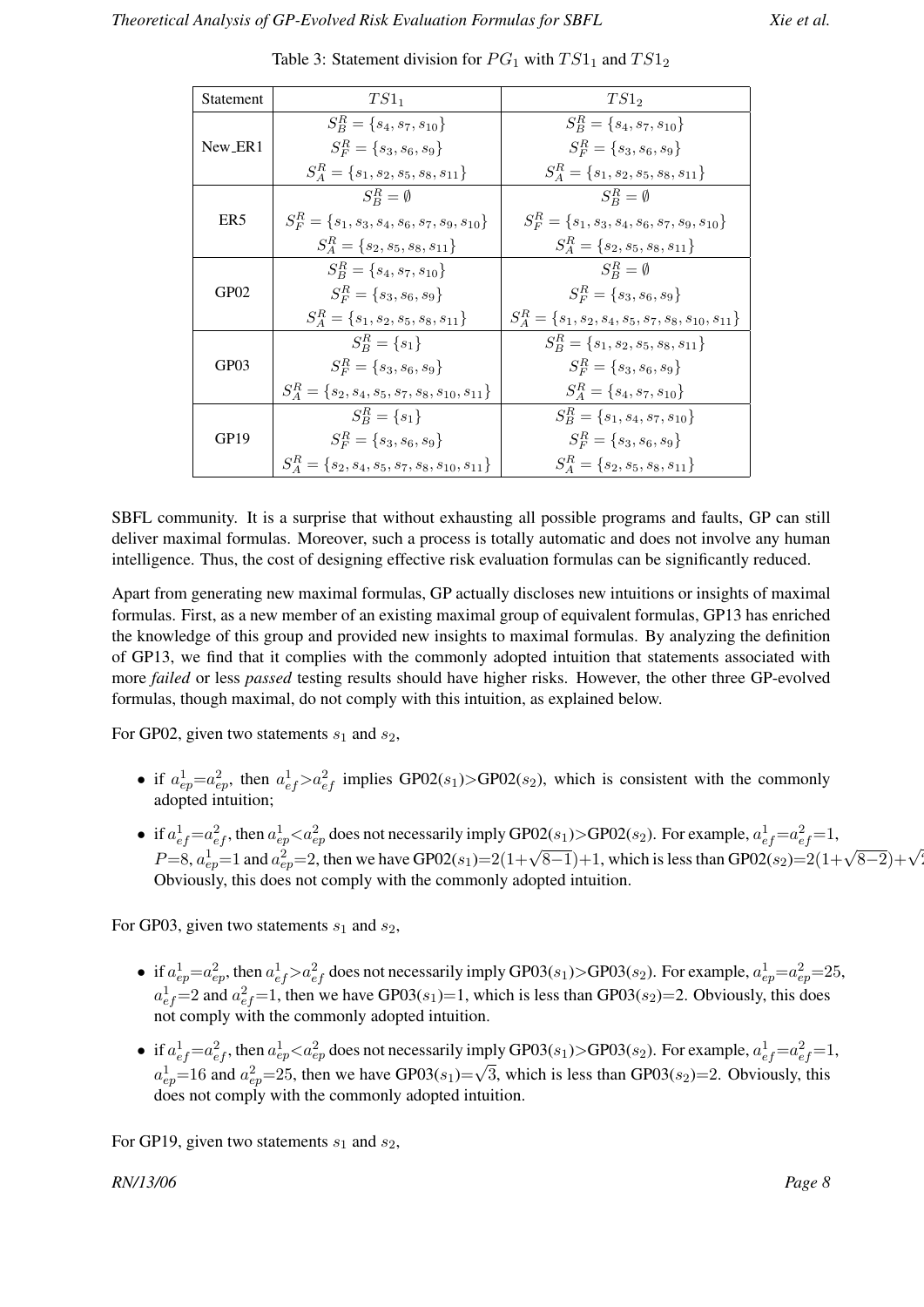| Statement        | $TS2_1$                                                     | $TS2_2$                                                     |
|------------------|-------------------------------------------------------------|-------------------------------------------------------------|
|                  | $S^R_P = \emptyset$                                         | $S^R_P = \emptyset$                                         |
| New_ER1          | $S_F^R = \{s_3, s_6, s_9\}$                                 | $S_F^R = \{s_3, s_6, s_9\}$                                 |
|                  | $S_A^R = \{s_1, s_2, s_4, s_5, s_7, s_8, s_{10}, s_{11}\}\$ | $S_A^R = \{s_1, s_2, s_4, s_5, s_7, s_8, s_{10}, s_{11}\}\$ |
| ER <sub>5</sub>  | $S_P^R = \emptyset$                                         | $S_P^R = \emptyset$                                         |
|                  | $S_F^R = \{s_1, s_3, s_6, s_9\}$                            | $S_F^R = \{s_1, s_3, s_6, s_9\}$                            |
|                  | $S_A^R = \{s_2, s_4, s_5, s_7, s_8, s_{10}, s_{11}\}\$      | $S_A^R = \{s_2, s_4, s_5, s_7, s_8, s_{10}, s_{11}\}\$      |
| GP <sub>02</sub> | $S_R^R = \{s_4, s_5, s_7, s_8, s_{10}, s_{11}\}\$           | $S_B^R = \{s_4, s_{11}\}\$                                  |
|                  | $S_F^R = \{s_3, s_6, s_9\}$                                 | $S_F^R = \{s_3, s_6, s_9\}$                                 |
|                  | $S_A^R = \{s_1, s_2\}$                                      | $S_A^R = \{s_1, s_2, s_5, s_7, s_8, s_{10}\}\$              |
| GP03             | $S_R^R = \{s_2, s_4, s_5, s_7, s_8, s_{10}, s_{11}\}\$      | $S_P^R = \emptyset$                                         |
|                  | $S_F^R = \{s_3, s_6, s_9\}$                                 | $S_F^R = \{s_3, s_6, s_9\}$                                 |
|                  | $S_A^R = \{s_1\}$                                           | $S_A^R = \{s_1, s_2, s_4, s_5, s_7, s_8, s_{10}, s_{11}\}\$ |
| GP <sub>19</sub> | $S_R^R = \{s_1\}$                                           | $S_R^R = \{s_1, s_4, s_{11}\}\$                             |
|                  | $S_F^R = \{s_3, s_6, s_9\}$                                 | $S_F^R = \{s_3, s_6, s_9\}$                                 |
|                  | $S_A^R = \{s_2, s_4, s_5, s_7, s_8, s_{10}, s_{11}\}\$      | $S_A^R = \{s_2, s_5, s_7, s_8, s_{10}\}\$                   |

Table 4: Statement division for  $PG_2$  with  $TS2_1$  and  $TS2_2$ 

Table 5: Rankings of faulty statement for five formulas

| Statement        | $PG_1(s_f=s_9)$ |                  | $PG_{2}(s_{f}=s_{3})$ |                  |
|------------------|-----------------|------------------|-----------------------|------------------|
|                  | $TS1_1$         | TS1 <sub>2</sub> | $TS2_1$               | TS2 <sub>2</sub> |
| New ER1          |                 | 6                |                       |                  |
| ER <sub>5</sub>  |                 | 6                | $\mathfrak{D}$        | 2                |
| GP <sub>02</sub> |                 | 3                |                       |                  |
| GP03             |                 | Ջ                |                       |                  |
| GP19             |                 |                  | 2                     |                  |

- if  $a_{ep}^1 = a_{ep}^2$ , then  $a_{ef}^1 > a_{ef}^2$  does not necessarily imply GP19(s<sub>1</sub>)>GP19(s<sub>2</sub>). For example, P=20,  $a_{ep}^1 = a_{ep}^2 = 10$ ;  $F = 4$ ,  $a_{ef}^1 = 2$  and  $a_{ef}^2 = 1$ , then we have GP19(s<sub>1</sub>)=0, which is less than GP19(s<sub>2</sub>)= √ 2. Obviously, this does not comply with the commonly adopted intuition.
- if  $a_{ef}^1 = a_{ef}^2$ , then  $a_{ep}^1 < a_{ep}^2$  does not necessarily imply GP19(s<sub>1</sub>)>GP19(s<sub>2</sub>). For example,  $F=2$ ,  $a_{ef}^{1}=a_{ef}^{2}=1$ ;  $P=10$ ,  $a_{ep}^{1}=8$  and  $a_{ep}^{2}=9$ , then we have GP19( $s_{1}$ )= √ 6, which is less than GP19 $(s_2)$ = √ 8. Obviously, this does not comply with the commonly adopted intuition.

Generally speaking, formulas defined by human beings are usually confined to the perceived intuition and background of the proposers. Thus, some maximal formulas may be overlooked by human beings. However, GP does not suffer from this problem. As explained in the above examples for GP02, GP03 and GP19, GP is able to define maximal formulas based on intuitions that would never be endeavoured by human beings.

In summary, GP has the advantage of being unbiased and hence has no predefined intuition nor unacceptable intuition to design the formulas. This study provides an evidence to show the advantage of using GP rather than human beings to design formulas. In addition to the delivery of new maximal formulas which would not be generated by human beings, these maximal formulas provide new perspectives and insights to enrich our knowledge of effective formulas.